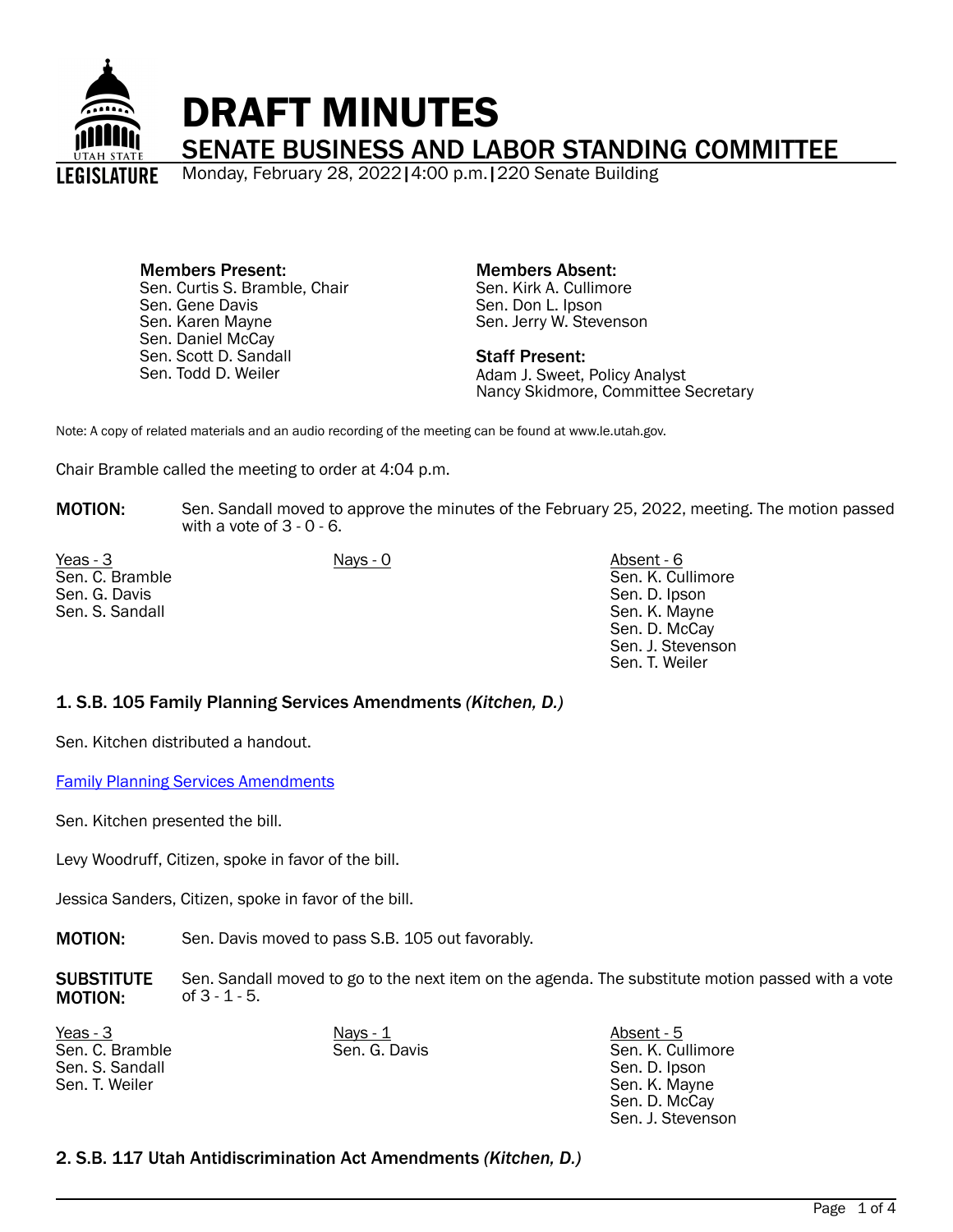Sen. Kitchen presented the bill.

Riana Gayle, Citizen, spoke in favor of the bill.

Levy Woodruff, Citizen, spoke in favor of the bill.

Martin C. Munoz, Voices for Utah's Children, spoke in favor of the bill.

Alyssha Dairsaw, Executive Director, Curly Me, spoke in favor of the bill.

MOTION: Sen. Davis moved to pass S.B. 117 out favorably.

MOTION: Sen. Sandall moved to go to the next item on the agenda. The motion passed with a vote of 3 - 1 -5.

<u>Yeas - 3</u> Nays - <u>1</u> Nays - <u>1</u> Nays - 1 Absent - 5 Sen. C. Bramble Sen. S. Sandall Sen. T. Weiler

Sen. G. Davis **Sen. K. Cullimore** Sen. K. Cullimore Sen. D. Ipson Sen. K. Mayne Sen. D. McCay Sen. J. Stevenson

## 3. S.B. 129 State Prevailing Wage Requirements *(Kitchen, D.)*

Sen. Kitchen presented the bill.

Jeff Worthington, President, Utah AFL-CIO, spoke in favor of the bill.

**MOTION:** Sen. Davis moved to pass S.B. 129 out favorably.

**SUBSTITUTE** MOTION: Sen. Weiler moved to go to the next item on the agenda. The substitute motion passed with a vote of 2 - 1 - 6.

Yeas - 2 Nays - 1 Nays - 1 Absent - 6 Sen. C. Bramble Sen. T. Weiler

Sen. G. Davis Sen. K. Cullimore Sen. D. Ipson Sen. K. Mayne Sen. D. McCay Sen. S. Sandall Sen. J. Stevenson

#### 4. S.B. 208 Alcoholic Beverage Recycling Requirements *(Kitchen, D.)*

Rep. Kitchen presented the bill

**MOTION:** Sen. Davis moved to pass S.B. 208 out favorably.

MOTION: Sen. Weiler moved to go to the next item on the agenda. The motion passed with a vote of 2 - 1 - 6.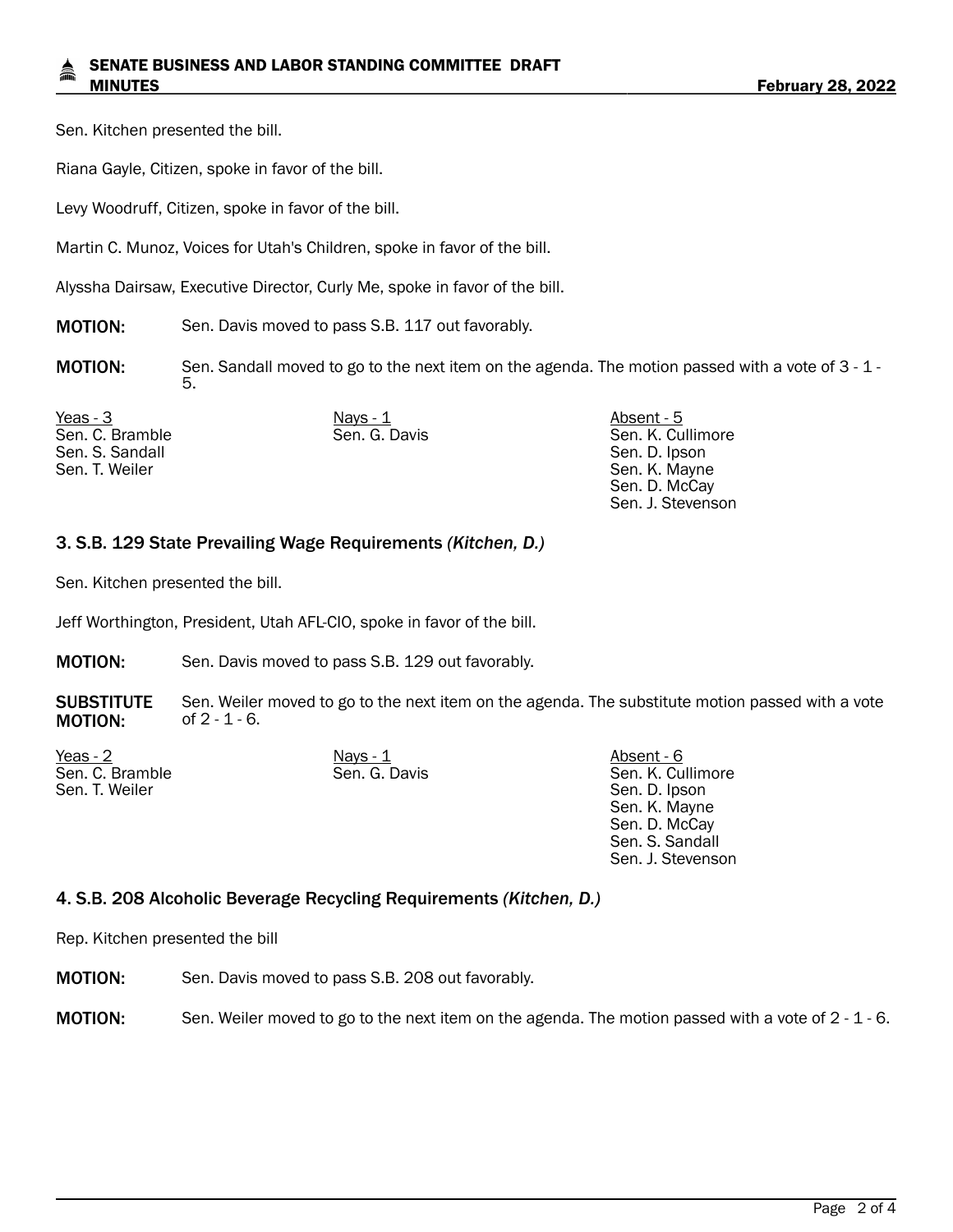## SENATE BUSINESS AND LABOR STANDING COMMITTEE DRAFT MINUTES **February 28, 2022**

<u>Yeas - 2</u> Nays - <u>1</u> Nays - <u>1</u> Nays - 1 Absent - 6 Sen. C. Bramble Sen. T. Weiler

Sen. G. Davis Sen. K. Cullimore Sen. D. Ipson Sen. K. Mayne Sen. D. McCay Sen. S. Sandall Sen. J. Stevenson

# 5. 1st Sub. H.B. 73 Post Certification Amendments *(Stoddard, A.)*

Rep. Stoddard presented the bill.

MOTION: Sen. Davis moved to pass 1st Substitute H.B. 73 out favorably.

MOTION: Sen. Weiler moved to go to the next item on the agenda. The motion passed with a vote of 3 - 1 - 5.

| Yeas - 3        | <u>Nays - 1</u> | Absent - 5        |
|-----------------|-----------------|-------------------|
| Sen. C. Bramble | Sen. G. Davis   | Sen. K. Cullimore |
| Sen. D. McCay   |                 | Sen. D. Ipson     |
| Sen. T. Weiler  |                 | Sen. K. Mayne     |
|                 |                 | Sen. S. Sandall   |
|                 |                 | Sen. J. Stevenson |

# 6. H.B. 397 Title 36 Recodification and Revisions *(Dunnigan, J.)*

MOTION: Sen. Davis moved to refer the bill to interim. The motion passed with a vote of 5 - 0 - 4.

| Yeas - $5$      | Nays - 0 | Absent - 4        |
|-----------------|----------|-------------------|
| Sen. C. Bramble |          | Sen. K. Cullimore |
| Sen. G. Davis   |          | Sen. D. Ipson     |
| Sen. D. McCay   |          | Sen. K. Mayne     |
| Sen. S. Sandall |          | Sen. J. Stevenson |
| Sen. T. Weiler  |          |                   |

# 7. 1st Sub. H.B. 130 Driver License Test Amendments *(Bennion, G.)*

Rep. Bennion presented the bill.

Nikila Venugopal, Director of Campaigns, ACLU of Utah, spoke in favor of the bill.

MykeAnn Hurst, Department Director, Driver License Division, spoke in favor of the bill.

MOTION: Sen. Davis moved to pass 1st Substitute H.B. 130 out favorably.

**SUBSTITUTE** MOTION: Sen. Sandall moved to adjourn. The substitute motion passed with a vote of 3 - 2 - 4.

<u>Yeas - 3</u> Nays - 2 Nays - 2 Absent - 4 Sen. C. Bramble Sen. D. McCay Sen. S. Sandall

Sen. G. Davis Sen. T. Weiler Sen. K. Cullimore Sen. D. Ipson Sen. K. Mayne Sen. J. Stevenson

Chair Bramble adjourned the meeting at 4:48 p.m.